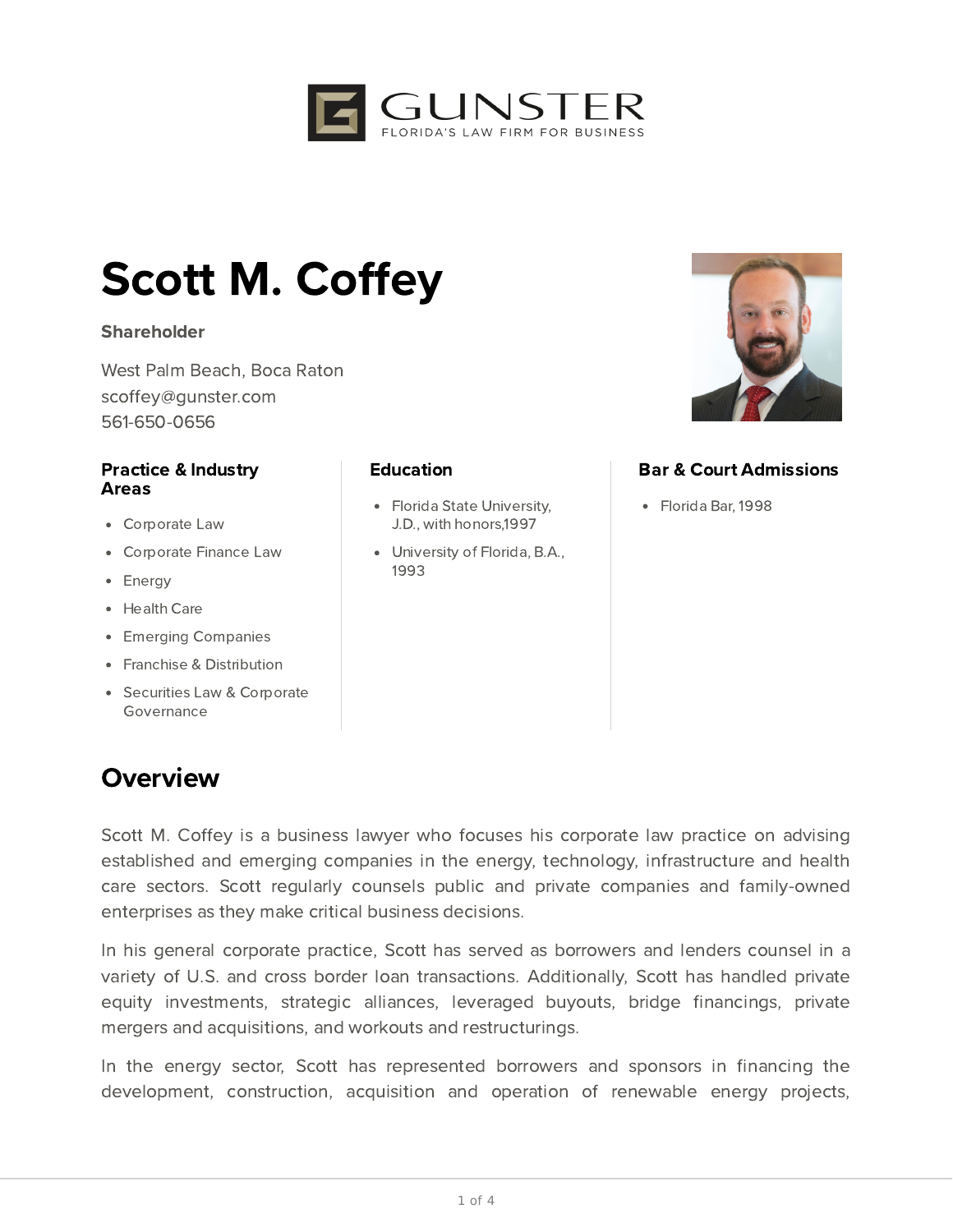including wind-powered, solar, geothermal and wood-burning generating facilities, as well as natural gas-fired and oil-fired electric energy generating facilities.

Scott has advised on a number of infrastructure transactions and was appointed as panel counsel to the U.S. Department of Transportation, Federal Highway Administration in connection with the Transportation Infrastructure Finance and Innovation Act loan program, in which capacity he served for five years.

Scott has been recognized in The Best Lawyers in America since 2013 and was chosen Best Lawyers 2020 Lawyer of the Year for Miami Corporate Law. Each year since 2007, Scott has been identified by Florida Trend magazine as one of its Legal Elite, a listing of the top lawyers in Florida as selected by their peers. He has also been named an up-and-coming lawyer by South Florida Legal Guide.

In addition, he has been selected for inclusion in Florida Super Lawyers – Rising Stars, published by Thomson Reuters, as well as listed in Who's Who Legal: Florida for his project finance practice.

Scott has served as a member of the Environment, Energy and Resources Section — Energy Industry Restructuring, Finance, Mergers and Acquisitions Committee, and the Electric and Natural Gas Committee of the American Bar Association. Scott also served as a member of the Statutory Revision Committee for Chapter 607 (Florida Business Corporation Act) that developed modifications to Florida entity statutes that were signed into law by Governor DeSantis in 2019.

## Representative Matters

- Counseling restaurant franchise from early development and investment capital stage through ongoing multistate operations, including general corporate, enterprise structure, private equity, corporate finance and EB-5 financing stages.
- Counseling healthcare technology company from formation stage through development, growth and sale of the entire enterprise to a publicly held company.
- Appointed and serving as panel counsel to the U.S. Department of Transportation, Federal Highway Administration in connection with the Transportation Infrastructure Finance and Innovation Act loan program.
- Counseling the minority owner of a company that operates public toll roads in a term financing comprising a U.S. \$249 million term loan facility, a U.S. \$150 million liquidity facility and a guaranteed U.S. \$60 million facility.
- Represented joint-venture partner in development of luxury resort in Bermuda.
- Acting as lenders counsel to lead participant national bank in U.S. \$80 million+ leveraged financing purchase of coal supply operation in Alabama.
- Acting as lenders counsel to lead participant national bank in loan to a coal supply subsidiary of the Navajo Nation.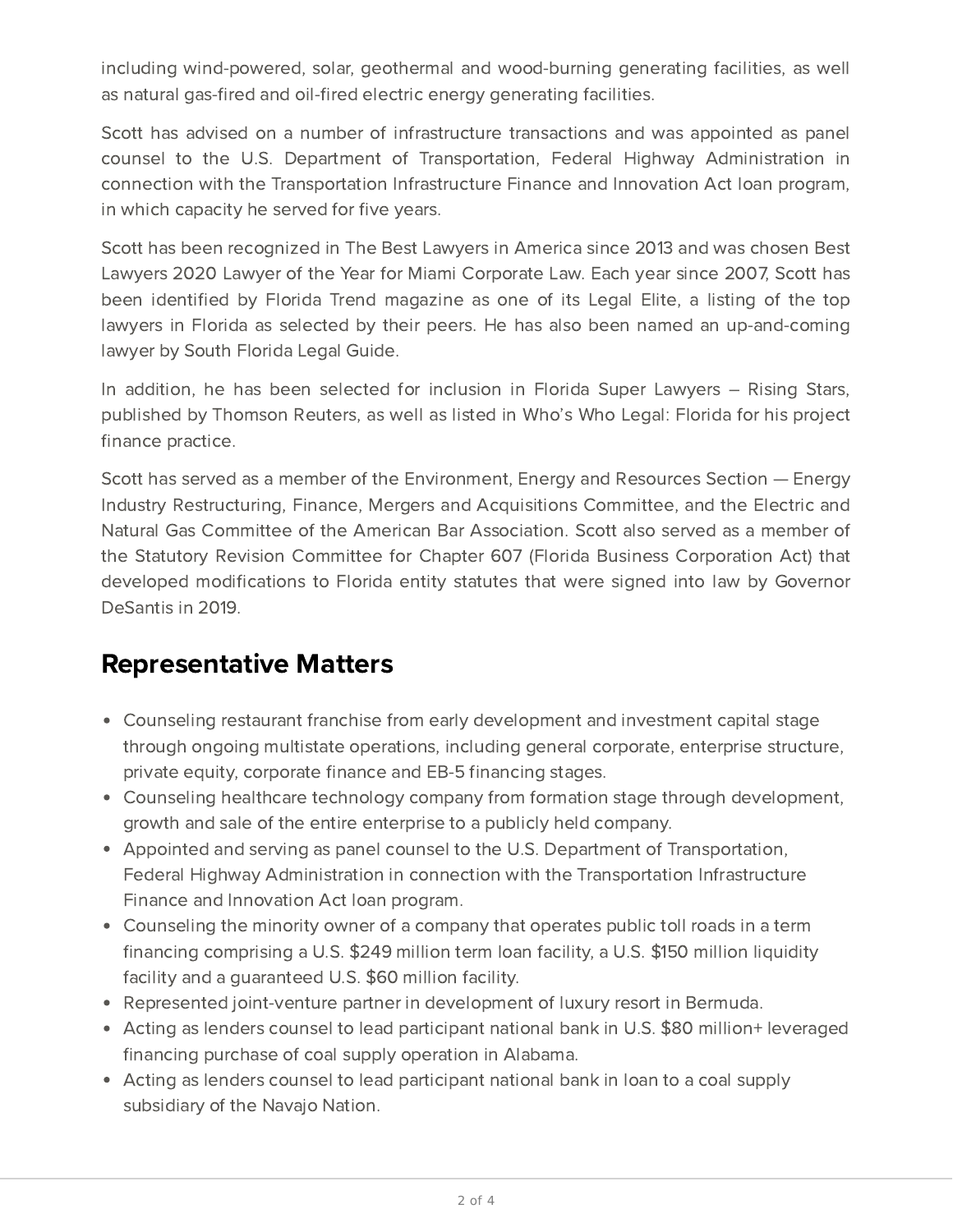- Represented nationwide network of Fixed Base Operations in the acquisition from receivership of private executive airport in Miami, Florida.
- Counsel to a high-net-worth families in connection with the division of family-owned enterprises and succession planning.
- Representing the sponsor and borrower in a U.S. \$700 million term loan and letter of credit project financing deal for two wind facilities aggregating 606.5 MW of capacity.
- Serving as sponsor and project counsel in connection with a U.S. \$400 million construction term facility to finance a 668 MW simple-cycle combustion electric generation facility and 774 MW combined-cycle generation facility.
- Counseling large U.S. banks as tax equity investors in solar PV sale-leaseback projects (single asset and portfolios) backed by power purchase agreements with major commercial retailers and municipalities in the U.S.
- Representing the sponsor and borrower in a U.S. \$206 million project financing transaction for two wind- powered electric generating facilities aggregating 196.5 MW of capacity.
- Advising the issuer in a U.S. \$435 million 144A financing of a combined-cycle gas- and oil-fired electric generation facility.
- Representing the sponsor and borrower in a U.S. \$100 million project financing transaction for two wind- powered electric facilities sited in Canada.
- Representing a client in the acquisition, construction, development and operation of an electric generation facility with a 520 MW capacity.

## **Honors**

- The Best Lawyers in America®, 2013-21
	- Corporate Law, 2013-22
	- Corporate Law "Lawyer of the Year" in West Palm Beach, 2020
	- Securities/ Capital Markets Law, 2013, 2016-22
	- Securities/ Capital Markets Law "Lawyer of the Year" in West Palm Beach, 2016
- Florida Trend, "Legal Elite," 2007-11, Up and Comer 2006
- South Florida Legal Guide, "Top Lawyer," 2019-20
- Palm Beach Illustrated, "Top Lawyers," Business/Corporate, 2021
- Jupiter Magazine, "Top Lawyers," Business/Corporate, 2021

## Professional Associations & Memberships

- American Bar Association
	- Environment, Energy and Resources Section
- The Florida Business Corporation Act, Statutory Revision Committee for Chapter 607, 2013-present